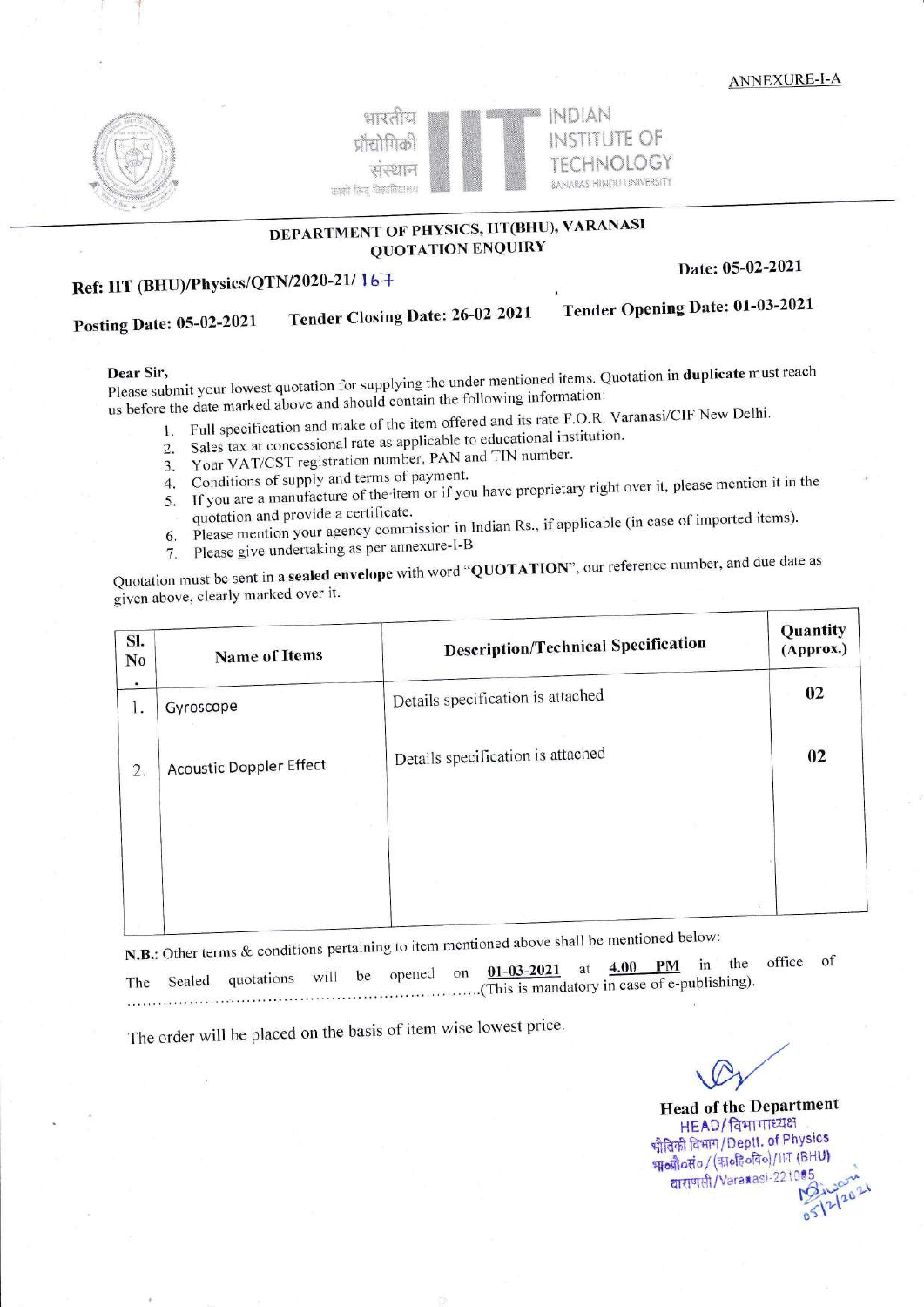#### Specification:

| S.N | Experiment                 | Specifications                                                                                                                                                                                                                                                                             |  |
|-----|----------------------------|--------------------------------------------------------------------------------------------------------------------------------------------------------------------------------------------------------------------------------------------------------------------------------------------|--|
| 1.  | Gyroscope                  | 1) Gyroscope with 3 axes<br>2) Digital stopwatch - Least count 0.01s<br>3) Fishing line $1 - 1.5$ m<br>4) Light barrier with counter to count rotation -<br>i) Maximum frequency 20 - 30 KHz<br>ii) Operation voltage 5-10V<br>iii) Resolution ≤1ms<br>5) Weight Holder and Slotted Weight |  |
| 2.  | Acoustic<br>Doppler Effect | 1) Digital function generator-<br>i) Frequency range 0.1 Hz - 1MHz<br>ii) Output Voltage DC 0-20V /5W & AC 6-12V/5A<br>2) Measuring microphone of frequency range 30 - 20000 Hz<br>3) Motor driven moving object and automatic speed determiner<br>4) Desirable with analysis software.    |  |

 $\bigwedge^2$ L

HEAD/ विभागाध्यक्ष<br>श्रीतिकी विभाग/Deptt. of Physics<br>श्रीकी विभाग/Deptt. of Physics<br>बाराणसी/Varanasi-221085<br>वाराणसी/Varanasi-221085<br>2021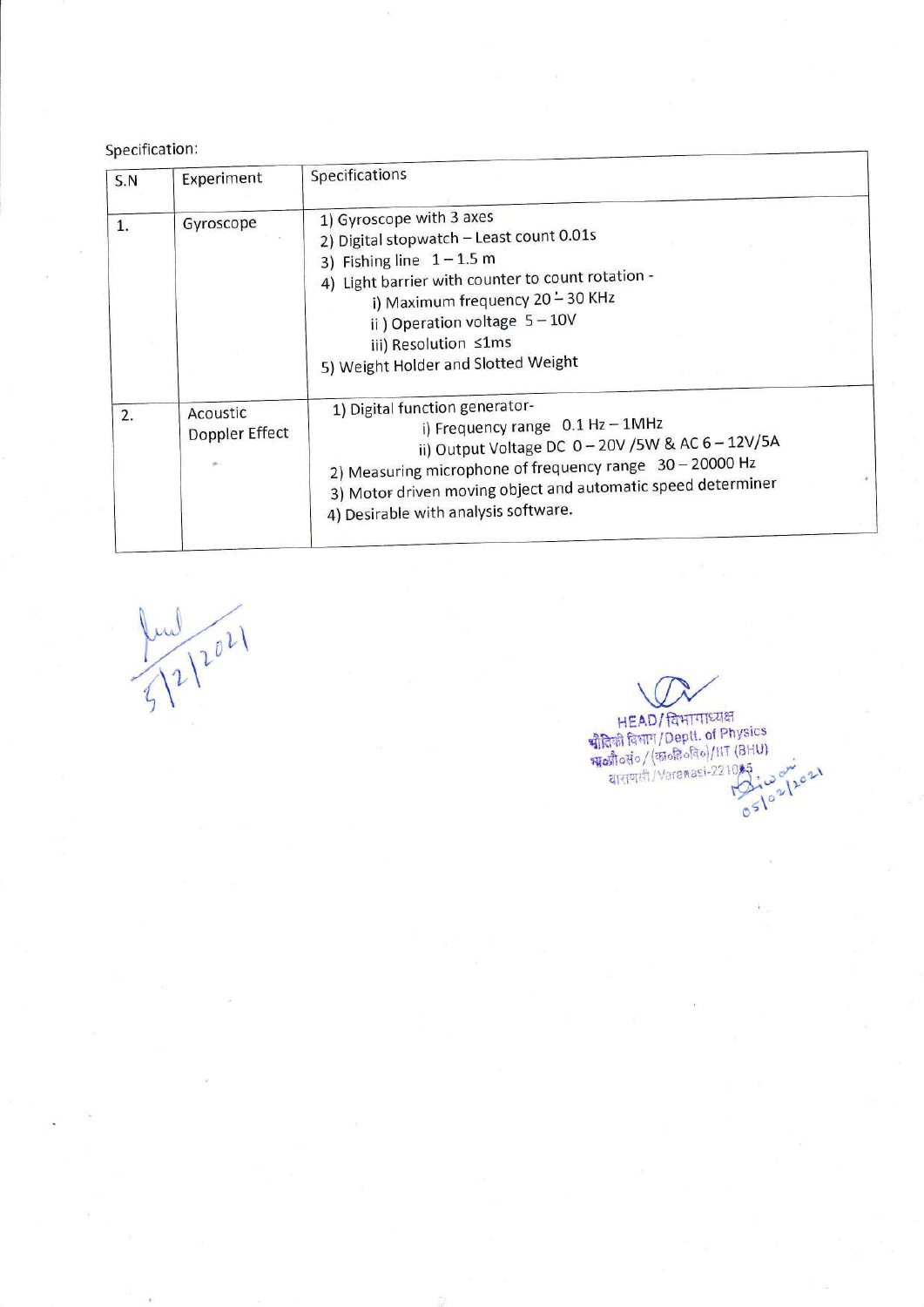# INDIAN INSTITUTE OF TECHNOLOGY (BHU) VARANASI

### TO BE RETURNED

Following proforma should be filled in and duly signed by the firm and sent alongwith the quotation. (Please refer to the detailed instructions/notes before filling this proforma).

| 1.<br>2.<br>3. | Validity of the offer<br>Approximate Delivery Period<br>(a) Whether rates have been quoted F.O.R. site and<br>covers packing forwarding and insurance charges.                                                                                 | <br>YES / NO<br>ř,                   |  |  |  |  |  |  |
|----------------|------------------------------------------------------------------------------------------------------------------------------------------------------------------------------------------------------------------------------------------------|--------------------------------------|--|--|--|--|--|--|
|                | (b) If not, please mention the same                                                                                                                                                                                                            |                                      |  |  |  |  |  |  |
| 4.             | (a) Whether the prices are inclusive of Sales Tax and<br>other taxes.                                                                                                                                                                          | ÷<br>YES / NO                        |  |  |  |  |  |  |
|                | (b) If not, kindly specify the amount / rate                                                                                                                                                                                                   |                                      |  |  |  |  |  |  |
| 5.             | If the Sales Tax is charged extra, declaration for<br>charging Sales Tax correctly attached.                                                                                                                                                   | YES / NO                             |  |  |  |  |  |  |
| 6.             | (a) Whether supply will be made directly or through<br>any Local / Regional / Authorized Dealer / Stockist                                                                                                                                     | :Directly/Stockist/Authorized Dealer |  |  |  |  |  |  |
|                | (b) If through a Stockist / Dealer: -                                                                                                                                                                                                          |                                      |  |  |  |  |  |  |
|                | (i) Name and full address of the Party                                                                                                                                                                                                         |                                      |  |  |  |  |  |  |
|                |                                                                                                                                                                                                                                                |                                      |  |  |  |  |  |  |
|                | (ii) Whether the order to be placed with the                                                                                                                                                                                                   | Principal / Stockist / Dealer        |  |  |  |  |  |  |
|                | (iii) Who will raise the bill                                                                                                                                                                                                                  | Principal / Stockist / Dealer<br>t   |  |  |  |  |  |  |
|                | (iv) Cheques will be drawn in favour of                                                                                                                                                                                                        | Principal / Stockist / Dealer        |  |  |  |  |  |  |
|                | (v) Whether any Delivery, Packing and Forwarding                                                                                                                                                                                               | YES / NO                             |  |  |  |  |  |  |
|                | Charges will be payable to local Stockist/Dealer: (Please specify the amount/percentage etc, if any)                                                                                                                                           |                                      |  |  |  |  |  |  |
|                | Our terms of payment (Please indicate your preference by a $(\checkmark)$ mark). Please note that no other<br>7.<br>payment terms are likely to be accepted.<br>(a) For Local Firms or if the bills are raised by the<br><b>Local Dealers.</b> |                                      |  |  |  |  |  |  |
|                | (i) 100% Payment on bill basis                                                                                                                                                                                                                 |                                      |  |  |  |  |  |  |
|                | OR                                                                                                                                                                                                                                             |                                      |  |  |  |  |  |  |
|                | (ii) 100% payment against Proforma Invoice after<br>receipt of materials in good condition, installation                                                                                                                                       |                                      |  |  |  |  |  |  |

and satisfactory report. (Only under exceptional cases)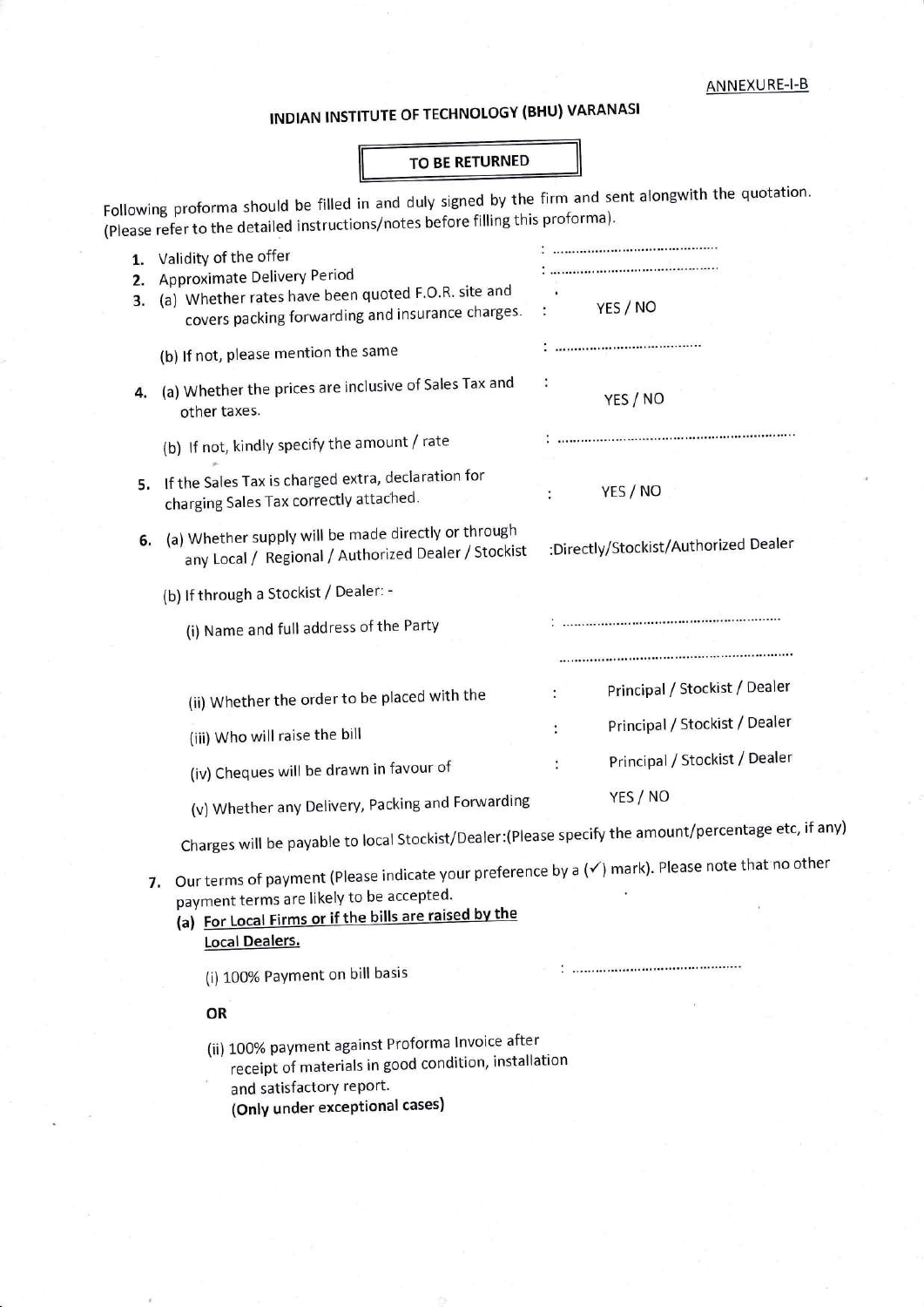|    | (b) If the bills are raised by outstation Firms                                                                                                                                                                         |   |                                    |
|----|-------------------------------------------------------------------------------------------------------------------------------------------------------------------------------------------------------------------------|---|------------------------------------|
| OR | (i) 100% Payment on bill basis                                                                                                                                                                                          |   |                                    |
|    | (ii) 100% payment against Proforma Invoice after<br>receipt of materials in good condition, installation                                                                                                                |   |                                    |
| OR | and satisfactory report                                                                                                                                                                                                 |   |                                    |
|    | (iii) D.G.S. & D. Terms of Payment for D.G.S. & D<br><b>Rate Contract items</b>                                                                                                                                         |   | $\mathcal{L}_{\text{unmononance}}$ |
| OR |                                                                                                                                                                                                                         |   |                                    |
|    | (iv) 75% against Proforma Invoice (at site) or<br>documents through Bank and 25% after receipt<br>of materials in good condition, installation and<br>satisfactory report.                                              |   |                                    |
| OR |                                                                                                                                                                                                                         |   |                                    |
|    | (v) 90% payment against Proforma Invoice (at site)<br>or documents through bank and 10% after receipt<br>of materials in good condition, installation and<br>satisfactory report (Only under special<br>Circumstances). |   |                                    |
|    |                                                                                                                                                                                                                         |   |                                    |
| 1. | Whether any Excise Duty is payable on the items. : YES / NO<br>If yes, indicate the amount / percentage.                                                                                                                |   |                                    |
| 2. | Whether any installation charges are payable extra. : YES / NO<br>If yes, amount to be specified.                                                                                                                       |   |                                    |
| 3. | Whether any discount for educational institution<br>offered on the printed price list of the manufacturer. : YES / NO                                                                                                   |   |                                    |
|    | Please mention the amount / percentage.                                                                                                                                                                                 |   |                                    |
|    | Whether the product is on DGS &D/D.I. Rate contract.<br>If yes, please enclose a photocopy of the same.                                                                                                                 | ÷ | YES / NO                           |
| 5. | Whether the product bears I.S.I. Mark.<br>If yes, please mention the I.S.I. License no.                                                                                                                                 |   | YES / NO                           |
| 6. | (a) Whether the firm is Sales Tax payer.<br>If yes, please mention the Sales Tax Numbers.                                                                                                                               |   | YES / NO<br>¥.                     |
|    | (b) Whether the Local Dealer(s) is / are Sales Tax<br>payer(s)                                                                                                                                                          |   | YES / NO                           |
|    | 7. Whether printed / authenticated price list of the Firm's<br>Products and Catalogue etc. enclosed.                                                                                                                    |   | YES / NO                           |

Signature of the Authorised Official with Seal